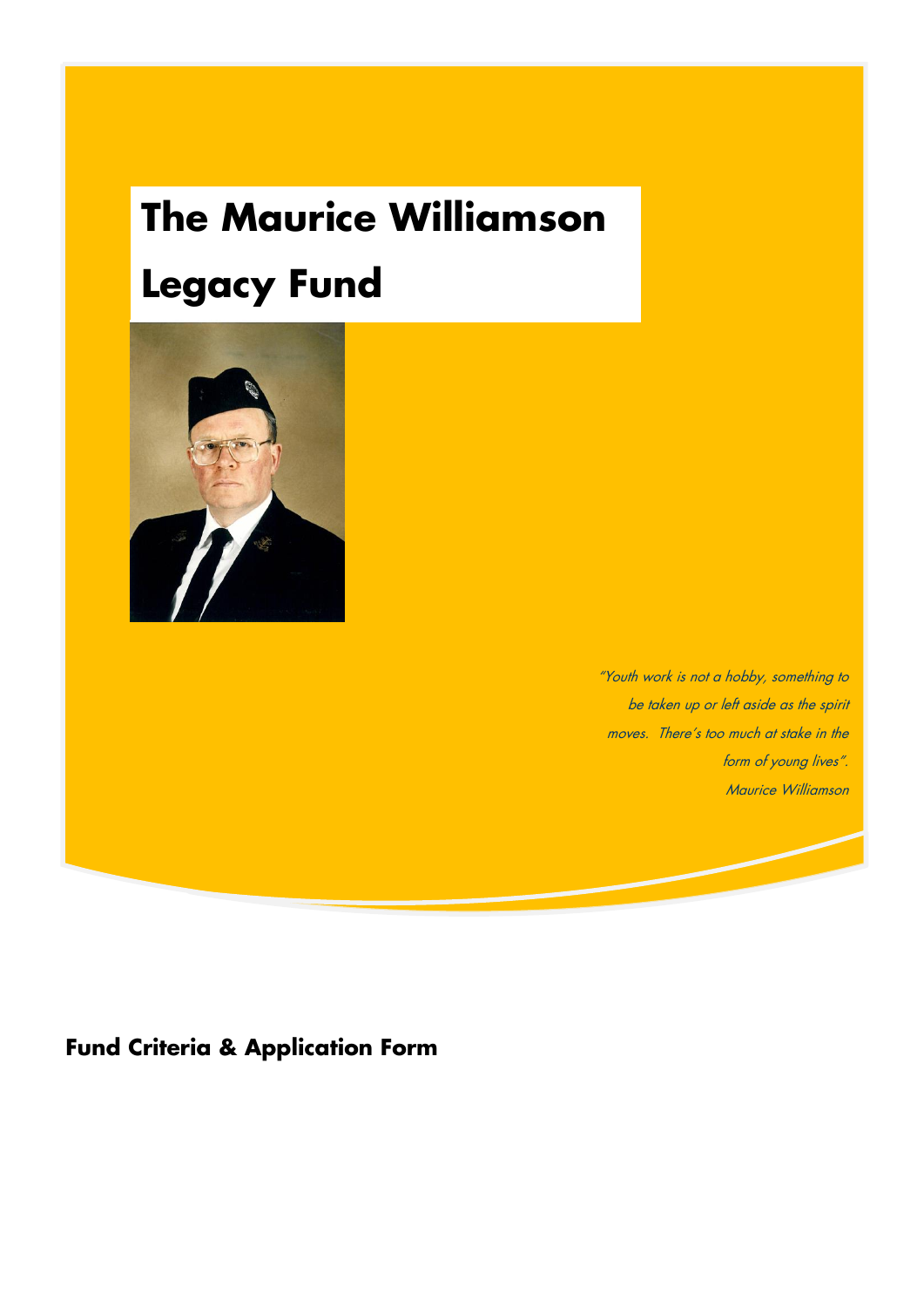

### **THE MAURICE WILLIAMSON LEGACY FUND**

#### **Why the Fund Exists**

Faith, family and friends were at the heart of the work and vision which inspired Maurice Williamson to work alongside Officers and Boys of The Boys' Brigade. At the core of his commitment to young people was "The Advancement of Christ's Kingdom among Boys". Known as a thinker, planner and motivator to his family, colleagues and friends, he lived a life of service and life-ling learning.

In recognising the legacy that Maurice created for The Boys' Brigade and in particular the development of the Belfast Battalion's Outdoor Centres, the concept of a Memorial Fund was established that would provide financial support to young people building on Maurice's legacy so that they can benefit from the facilities, resources and opportunities he helped to create within The Boys' Brigade.

#### **Who the Fund Exists for**

The Fund has been established through the generosity and financial support of many of Maurice's family, friends and colleagues to ensure his Legacy continues. The Fund will provide financial support to B.B. Companies from within The Belfast Battalion wishing to embark on Programmes and Residential experiences for young members of The Boys' Brigade availing of the facilities and activities at the Battalion's Centres to inspire them and broaden their horizons beyond their weekly programme of B.B. Activity.

#### **Application Criteria**

#### **Who Can Apply**

B.B. Companies within the Belfast Battalion embarking on residential/camp and or activities at Ganaway Training and Activity Centre and Shepherd Lodge.

Consideration will be given to Companies participating in a residential/camp at other venues.

Applications from individual members of The Boys' Brigade will be considered for overseas trips where the emphasis of trip will be used to develop the Leadership skills of the individual. *(There would be an expectation that the individual will make a presentation at a Battalion meeting and share something of how the Fund assisted with meeting the objectives of their overseas trip).*

#### **How to Apply**

Applications should be made on the attached application form which should be sent to B.B. House for the attention of The Battalion's Chief Executive.

#### **What will not be Funded**

- Awards will not be made for general running costs, Brigade or Battalion fees.
- Equipment and External Providers of Activity Instruction unless it can be demonstrated that it is solely for use in connection with the proposed application.

#### **Other Information you need to know**

- You should show some evidence of fund-raising by your B.B. Company in connection with your application.
- Funding will not be given in retrospect.
- Applications will be considered by a Panel drawn from the Battalion's Finance and Property Committee at regular intervals.
- The maximum amount awarded will be commensurate with evidenced need.
- A Copy of your Company's latest Accounts must accompany your application.
- No further applications from a group will be considered until one full calendar year has passed.
- Where applicable, successful Groups will have a Credit applied to their Centres' Invoice equating to the amount agreed by the Awards Panel.
- If successful, support from the Fund must be acknowledged in any of your publications relevant to your application.

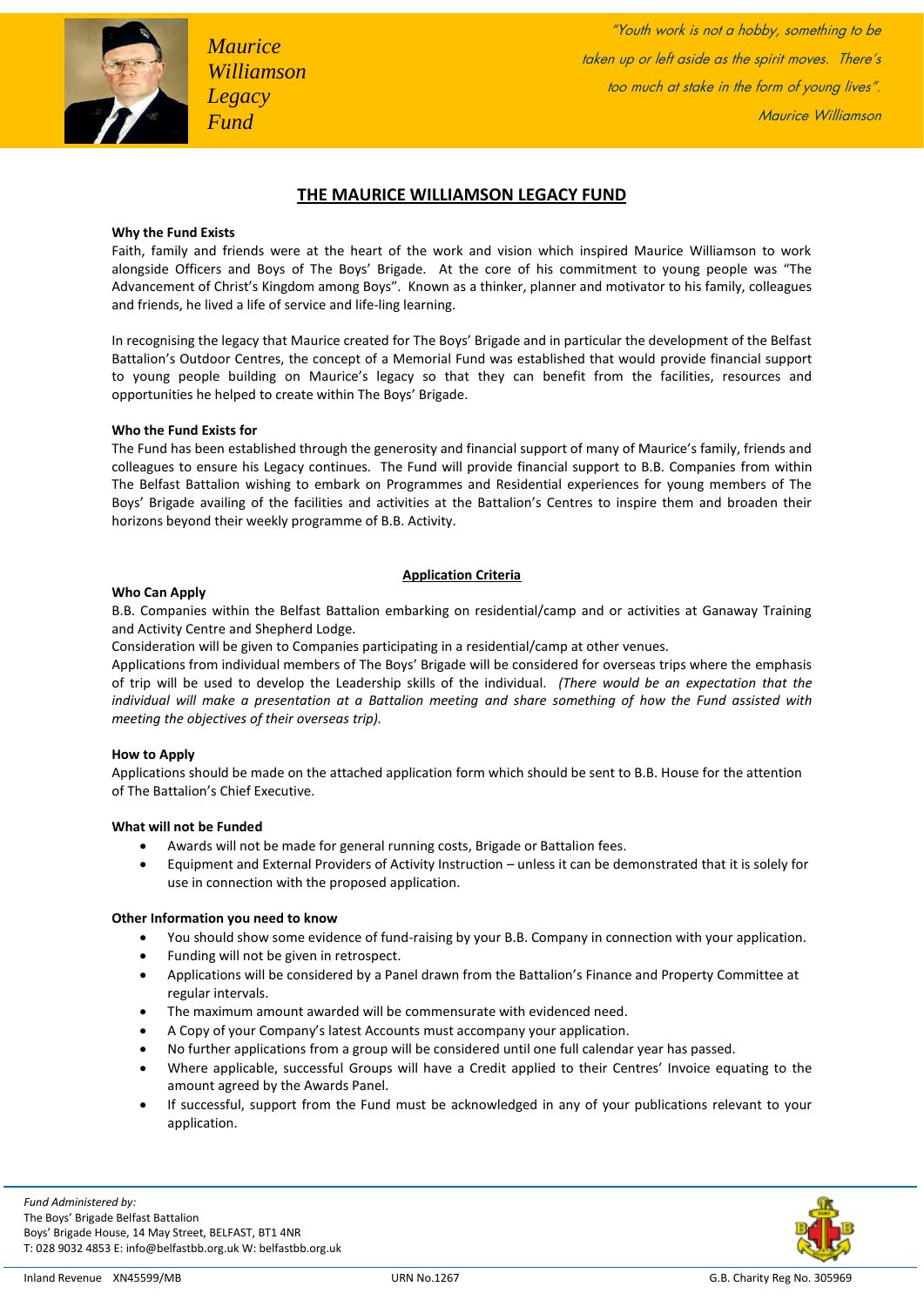

*Maurice Williamson Legacy Fund*

 $H_{\rm eff}$  as  $William$  construction of the spirit moves. There's the spirit moves. There's "Youth work is not a hobby, something to be too much at stake in the form of young lives". Maurice Williamson

## **THE MAURICE WILLIAMSON LEGACY FUND AWARDS**

# **APPLICATION FORM**

*Please ensure that you have read the guidelines before completing this form.*

PLEASE COMPLETE ALL SECTIONS : INCOMPLETE APPLICATIONS WILL NOT BE CONSIDERED.

| Address |                                                                                                                                                                    |               |         |
|---------|--------------------------------------------------------------------------------------------------------------------------------------------------------------------|---------------|---------|
|         |                                                                                                                                                                    |               |         |
| Tel No. |                                                                                                                                                                    |               |         |
| E-mail  | <u> 1980 - Jan James James James James James James James James James James James James James James James James J</u>                                               |               |         |
|         | No. of Participants Age 8 – 10     Age $11-15$                                                                                                                     | Age $16 - 18$ | Over 18 |
|         |                                                                                                                                                                    |               |         |
|         |                                                                                                                                                                    |               |         |
|         | What do you need the money for?<br>Please provide dates, duration, programme and venue of your planned residential.<br>(Continue on a separate sheet if necessary) |               |         |
|         |                                                                                                                                                                    |               |         |
|         |                                                                                                                                                                    |               |         |
|         |                                                                                                                                                                    |               |         |
|         |                                                                                                                                                                    |               |         |
|         |                                                                                                                                                                    |               |         |
|         |                                                                                                                                                                    |               |         |
|         |                                                                                                                                                                    |               |         |



Boys' Brigade House, 14 May Street, BELFAST, BT1 4NR T: 028 9032 4853 E: info@belfastbb.org.uk W: belfastbb.org.uk